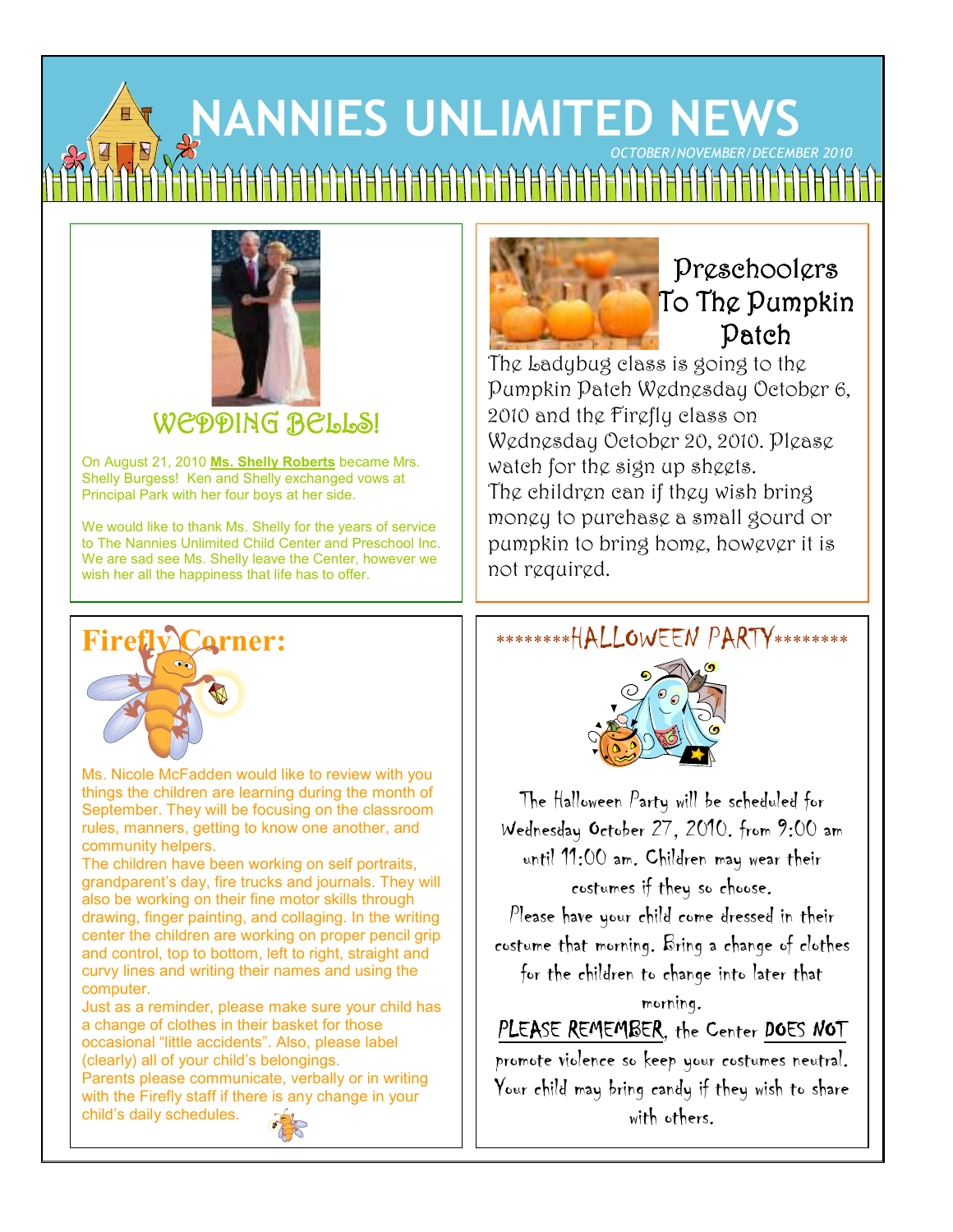

#### NANNIES HOLIDAY SCHEDULE



**Closed Thanksgiving & the Day After, Thursday November 25 & 26, 2010** 



**Friday December 24, 2010 The Center is closed for the Christmas Holiday!** 

**Friday December 31, 2010 The Center is closed for the New Year Holiday.** 

▕▜▕▜▏▏▊▕▊▐▋▐▋▐▋▐▋▏

# P<br>P **CHRISTMAS** PROGRAM

Mark your calendars! The preschool class (Ladybugs & Fireflies) will present their annual Christmas Program Thursday, December 16, 2010 at 4:00 P.M. 16, 4:00 P.M.



Christmas Parties! Christmas Another date to remember! Thursday December 22, 2010. Each room will have their own individual Christmas party this year! Children may bring treats if they wish to share with their friends! (6wks-Fireflies).

**The Nannies Unlimited Child Center and Preschool Inc.** 6393 NE Rising Sun Drive Pleasant Hill, Iowa 50327 Phone – (515) 264-8288 Fax – (515) 264-9222 NanniesUnlimited@AOL.com



We're on the Web! See us at: **nanniesunlimitedchildcare.com**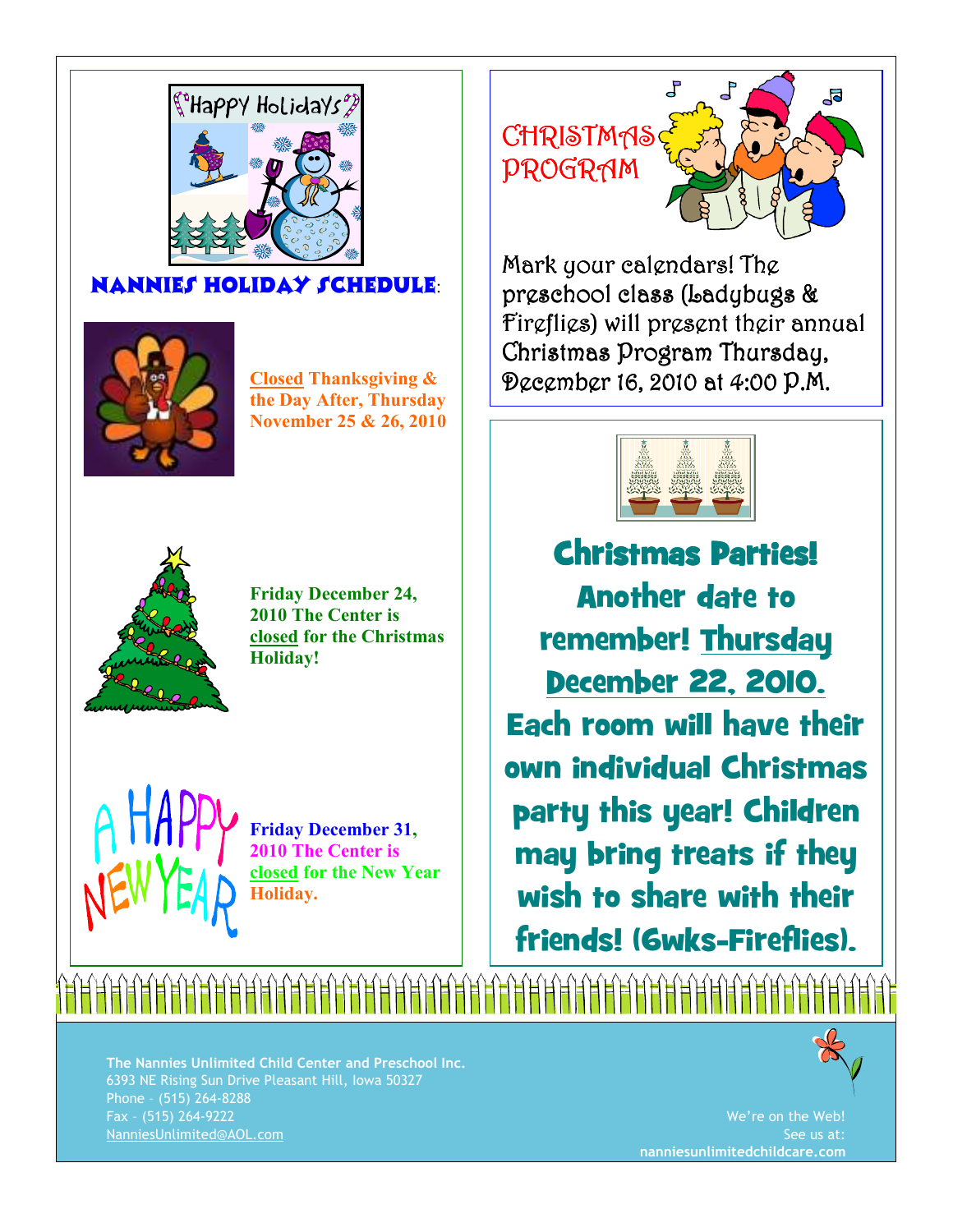

## Reminders:

~Payments are due every Monday prior to closing time, 5:30 p.m., unless other arrangements have been made.

~There are late charges of \$10.00 for late tuition payments. Please include this fee with your payment made after Monday.

 $\sim$  For returned checks for insufficient funds there is a \$30.00 charge.

 $\sim$  If you need to place food/medication in the kitchen refrigerator, please take it to your child's room where the teacher will mark it with identification and place it in the kitchen refrigerator. Children ARE NOT to go into the kitchen area! This is for the health and safety of all children and their parents.

~Please notify the Center of any changes in your address or phone number whether it is work or home so we may keep our records current for the safety of your child. **≈Q≠Q≠Q≠Q≈Q≠Q≈Q≠Q≈** 

Autumn/Winter Clothing Cooler weather is rapidly approaching!  $\Box\hspace{-.15cm}1$   $U$ gh! With this in mind we want to encourage our parents to dress their children accordingly. Just a reminder, if the child is well enough to be at the Center, the child is assumed well enough to go outdoors. We have policies and procedures in place to determine if the weather conditions are acceptable for outdoor play.

Q

 $\Delta$ 

# **ORNETS NEW**

The following are dates to keep in mind for when the elementary school age children are out of school for breaks! Watch for the sign up sheets on the Hornet's communication board. Remember the weekly tuition for breaks is \$110.00/wk.

~**P/Hill** No School October 14 & 15, 2010 ~**P/Hill** No School November 24, 2010

~**P/Hill** No School December 23-Jan 2, 2011 **WINTER BREAK**  ~**SEP** No School December 24-Jan 3, 2011

**The Nannies Unlimited Child Center and Preschool Inc.** 6393 NE Rising Sun Drive Pleasant Hill, Iowa 50327 Phone – (515) 264-8288 Fax – (515) 264-9222 NanniesUnlimited@AOL.com

<u>HHHHHHHHHHHHHHHHHHHHHH</u>



We're on the Web! See us at: **nanniesunlimitedchildcare.com**